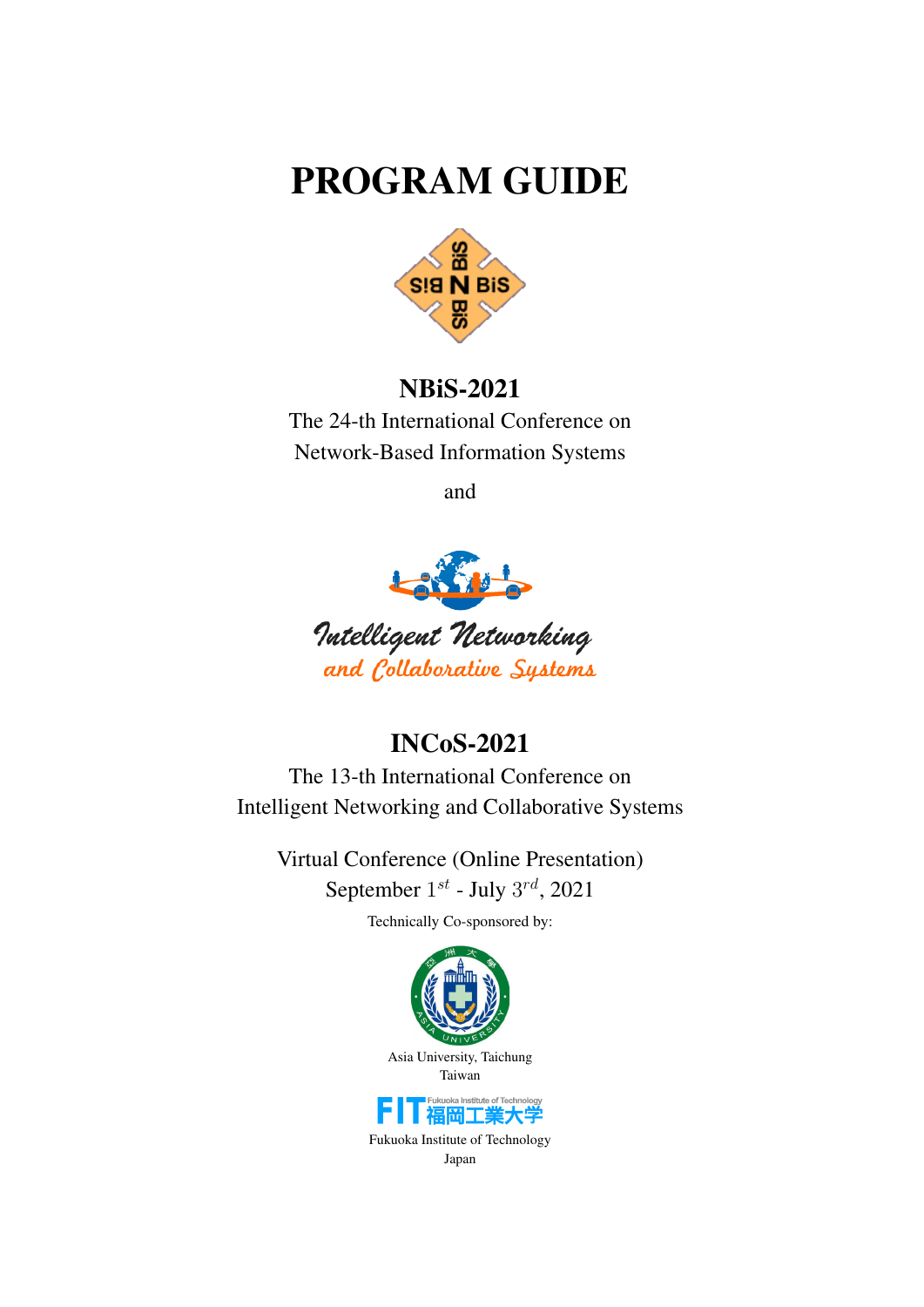# NBiS-2021 Organizing Committee

#### Honorary Chairs

Shian-Shyong Tseng, Asia University, Taiwan Mao-Jiun Wang, Tunghai University, Taiwan

#### General Co-Chairs

Hsing-Chung Chen, Asia University, Taiwan Marek Ogiela, AGH University of Science and Technology, Poland Naohiro Hayashibara, Kyoto Sangyo University, Japan

#### Program Committee Co-Chairs

Fang-Yie Leu, Tunghai University, Taiwan Tomoya Enokido, Rissho University, Japan Kin Fun Li, University of Victoria, Canada

#### Award Co-Chairs

Yung-Fa Huang, Chaoyang University of Technology, Taiwan Minoru Uehara, Toyo University, Japan David Taniar, Monash University, Australia Arjan Durresi, IUPUI, USA

#### Publicity Co-Chairs

Yeong-Sheng Chen, National Taipei University of Education, Taiwan Markus Aleksy, ABB AG, Germany Wenny Rahayu, La Trobe University, Australia Isaac Woungang, Ryerson University, Canada Lidia Ogiela, Pedagogical University of Cracow, Poland

#### International Liaison Co-Chairs

Chuan-Yu Chang, National Yunlin University of Science and Technology, Taiwan Ching-Chun Chang, Tsinghua University, China Tomoyuki Ishida, Fukuoka Institute of Technology, Japan Farookh Hussain, University Technology Sydney, Australia Hiroaki Kikuchi, Meiji University, Japan Zahoor Khan, Higher Colleges of Technology, UAE

#### Local Arrangement Co-Chairs

Jui-Chi Chen, Asia University, Taiwan Wei-Zu Yang, Asia University, Taiwan Shyi-Shiun Kuo, Nan Kai University of Technology, Taiwan

#### Finance Chair

Makoto Ikeda, Fukuoka Institute of Technology, Japan

#### Web Administrator Co-Chairs

Phudit Ampririt, Fukuoka Institute of Technology, Japan Kevin Bylykbashi, Fukuoka Institute of Technology, Japan Ermioni Qafzezi, Fukuoka Institute of Technology, Japan

#### Steering Committee Co-Chairs

Leonard Barolli, Fukuoka Institute of Technology, Japan Makoto Takizawa, Hosei University, Japan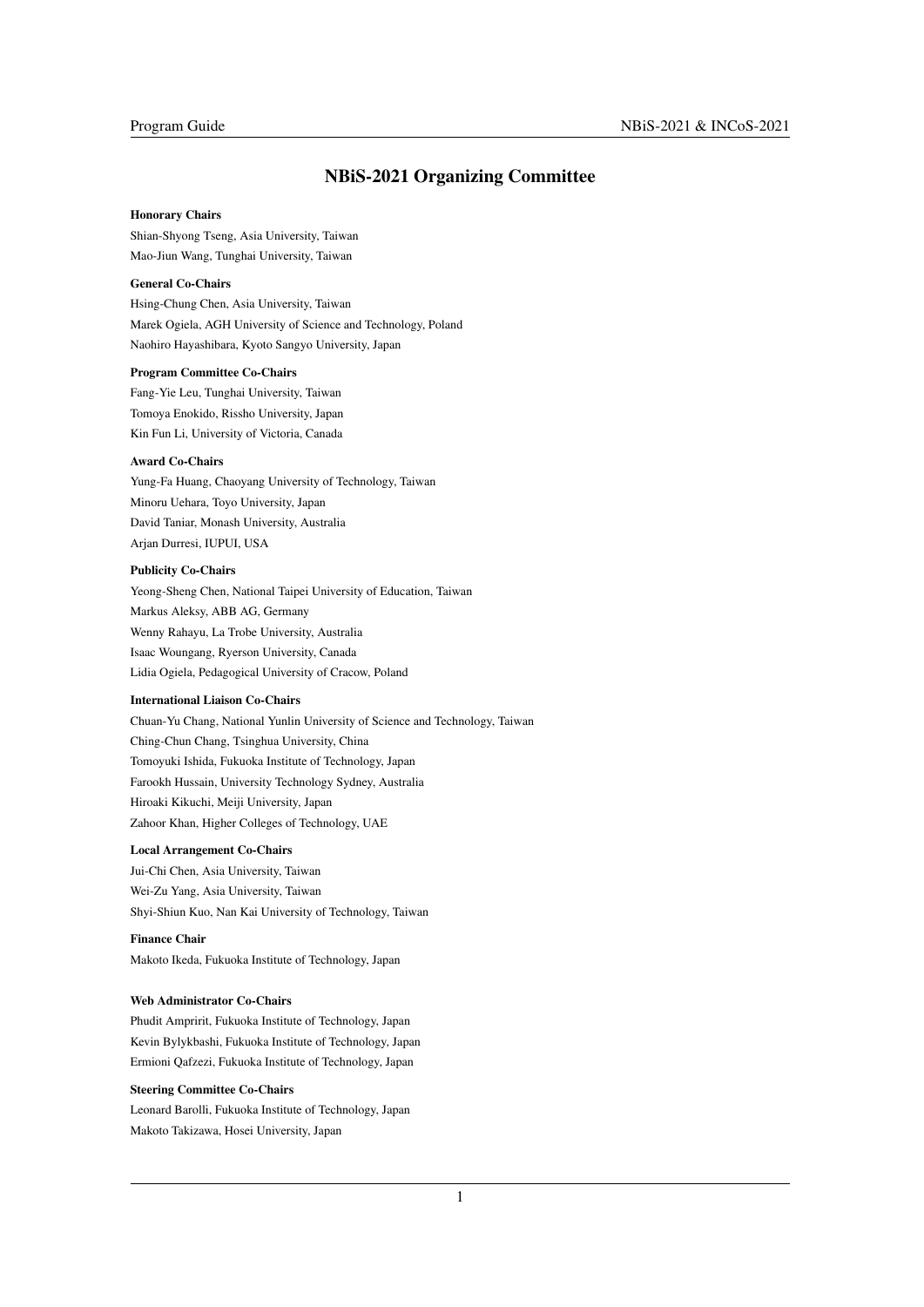# Welcome Message from NBiS-2021 Organizing Committee

We would like to welcome you to the 24th International Conference on Network-Based Information Systems (NBiS-2021), which is held at Asia University, Taichung, Taiwan from September 1 to September 3, 2021.

The main objective of NBiS is to bring together scientists, engineers, and researchers from both network systems and information systems with the aim of encouraging the exchange of ideas, opinions, and experiences between these two communities.

NBiS started as a workshop and was held for 12 years together with DEXA International Conference as one of the oldest among DEXA Workshops. The workshop was very successful and in 2009 edition the NBiS was held at IUPUI, Indianapolis, USA as an independent International Conference supported by many international volunteers. In following years, the NBiSs was held in Takayama, Gifu, Japan (2010), Tirana, Albania (2011) Melbourne, Australia (2012), Gwangju, Korea (2013), Salerno, Italy (2014), Taipei, Taiwan (2015), Ostrava, Czech Republic (2016), Toronto, Canada (2017), Bratislava, Slovakia (2018), Oita, Japan (2019) and Victoria, Canada (2020) .

It is our honour to chair this prestigious conference, as one of the important conferences in the field. Extensive international participation, coupled with rigorous peer reviews, has made this an exceptional technical conference. The Technical Program and Workshops add important dimensions to this event. We hope that you will enjoy each and every component of this event and benefit from interactions with other attendees.

Since its inception, NBiS has attempted to bring together people interested in information and networking, in areas that range from the theoretical aspects to the practical design of new network systems, distributed systems, multimedia systems, Internet/web technologies, mobile computing, intelligent computing, pervasive/ubiquitous networks, dependable systems, semantic services, and scalable computing. For NBiS-2021, we have continued these efforts as novel networking concepts emerge and new applications flourish. In this edition of NBiS, many papers were submitted from all over the world. They were carefully reviewed and only high quality papers will be presented during conference days.

The organization of an international conference requires the support and help of many people. A lot of people have helped and worked hard for a successful NBiS-2021 technical program and conference proceedings. First, we would like to thank all the authors for submitting their papers. We are indebted to Track Co-Chairs, Program Committee members and reviewers who carried out the most difficult work of carefully evaluating the submitted papers.We would like to express our great appreciation to our keynote speakers for accepting our invitation as keynote speakers of NBiS-2021.

We hope that you have an enjoyable and productive time during the conference.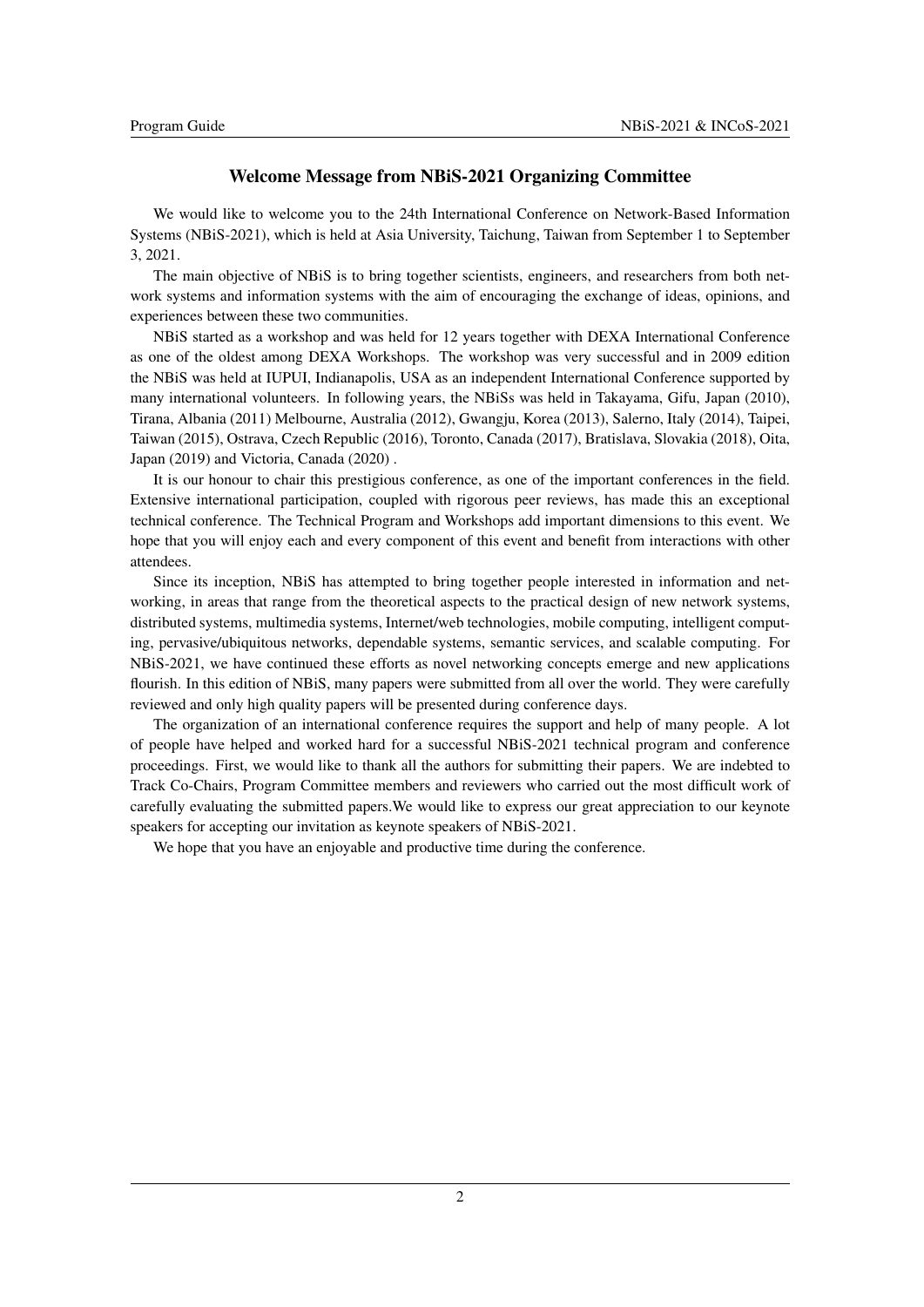# INCoS-2021 Conference Organizing Committee

#### Honorary Chair

Jeffrey J.P. Tsai, Asia University, Taiwan Makoto Takizawa, Hosei University, Japan

#### General Co-Chairs

Hsing-Chung Chen, Asia University, Taiwan Hiroyoshi Miwa, Kwansei Gakuin University, Japan Flora Amato, University of Naples "Frederico II", Italy

#### Program Co-Chairs

Chao-Tung Yang, Tunghai University, Taiwan Omar Hussain, UNSW Canberra, Australia Lidia Ogiela, Pedagogical University of Cracow, Poland

#### International Advisory Committee

Vincenzo Loia, University of Salerno, Italy Albert Zomaya, University of Sydney, Australia Fang-Yie Leu, Tunghai University, Taiwan Masato Tsuru, Kyushu Institute of Technology, Japan

#### International Liaison Co-Chairs

Tzu-Liang Kung, Asia University, Taiwan Jerry Chun-Wei Lin, Western Norway University of Applied Sciences, Norway Aneta Poniszewska-Maranda, Lodz Univ. of Tech., Poland Natalia Kryvinska, Comenius Univ. in Bratislavia, Slovakia Xu An Wang, Engineering Univ. of CAPF, China Jana Nowakova, VŠB-Technical University of Ostrava, Czech Republic Jakub Nalepa, Silesian University of Technology & Future Processing, Poland

#### Award Co-Chairs

Tomoya Enokido, Rissho University, Japan Marek Ogiela, AGH University of Science and Technology, Poland Vaclav Snasel, VŠB-Technical University of Ostrava, Czech Republic

#### Web Administrator Co-Chairs

Phudit Ampririt, Fukuoka Institute of Technology, Japan Kevin Bylykbashi, Fukuoka Institute of Technology, Japan Ermioni Qafzezi, Fukuoka Institute of Technology, Japan

#### Local Arrangement Co-Chairs

Zhi-Ren Tsai, Asia University, Taiwan Cheng-Hung Chuang, Asia University, Taiwan Charles C.N. Wang, Asia University, Taiwan

#### Finance Chair

Makoto Ikeda, Fukuoka Institute of Technology, Japan

#### Steering Committee Chair

Leonard Barolli, Fukuoka Institute of Technology, Japan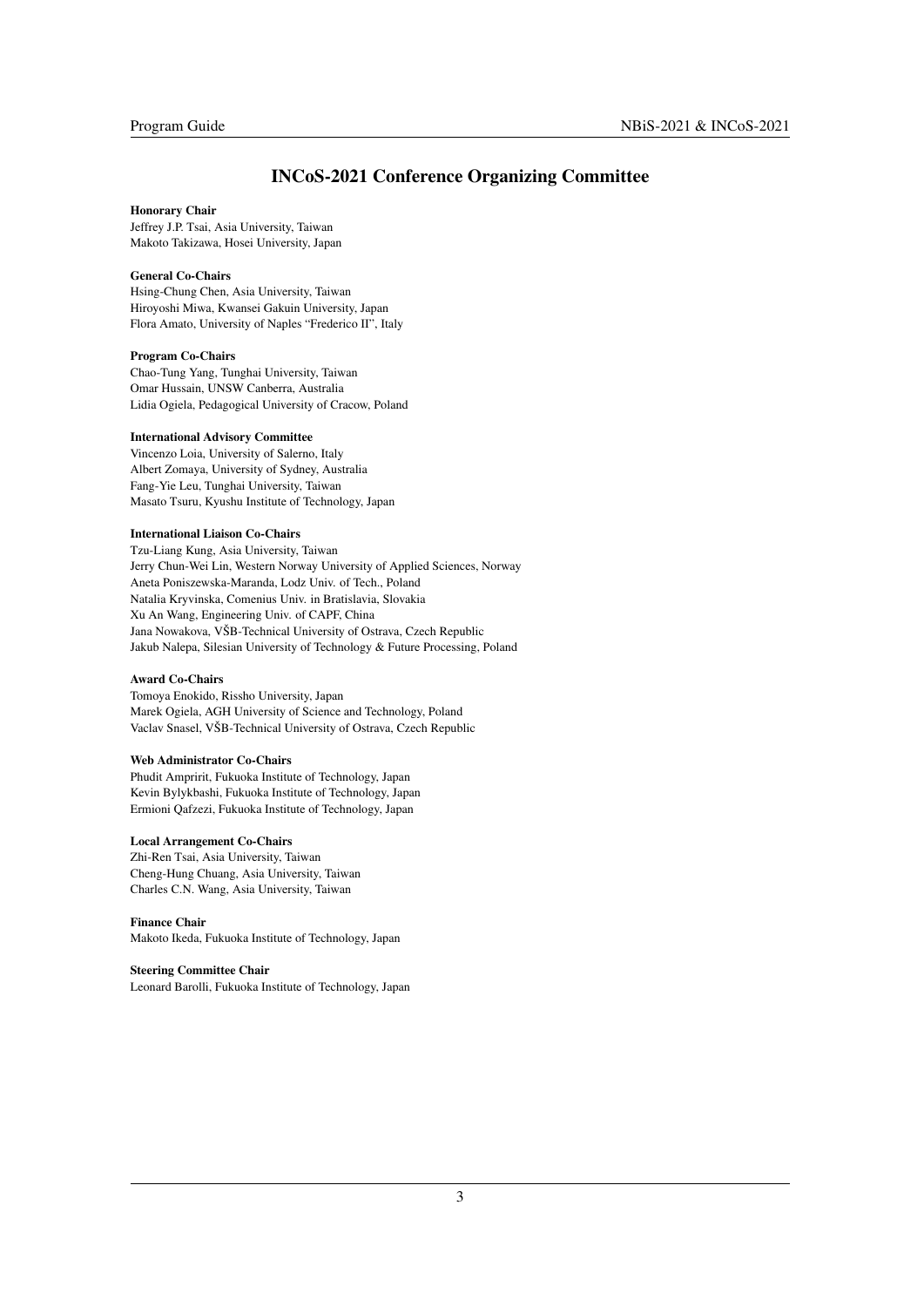# Welcome Message from the INCoS-2021 Organizing Committee

Welcome to the 13th International Conference on Intelligent Networking and Collaborative Systems (INCoS-2021), which is held at Asia University, Taichung, Taiwan from September 1 to September 3, 2021.

INCoS is a multidisciplinary conference that covers latest advances in intelligent social networks and collaborative systems, intelligent networking systems, mobile collaborative systems, secure intelligent cloud systems, etc. Additionally, the conference addresses security, authentication, privacy, data trust and user trustworthiness behaviour, which have become crosscutting features of intelligent collaborative systems. With the fast development of the Internet, we are experiencing a shift from the traditional sharing of information and applications as the main purpose of the networking systems to an emergent paradigm, which locates people at the very centre of networks and exploits the value of people's connections, relations and collaboration. Social networks are playing a major role as one of the drivers in the dynamics and structure of intelligent networking and collaborative systems.

Virtual campuses, virtual communities and organizations strongly leverage intelligent networking and collaborative systems by a great variety of formal and informal electronic relations, such as business-to-business, peer-to-peer and many types of online collaborative learning interactions, including the virtual campuses and eLearning systems. Altogether, this has resulted in entangled systems that need to be managed efficiently and in an autonomous way. In addition, the conjunction of the latest and powerful technologies based on Cloud, mobile and wireless infrastructures are currently bringing new dimensions of collaborative and networking applications a great deal by facing new issues and challenges.

The aim of this conference is to stimulate research that will lead to the creation of responsive environments for networking and the development of adaptive, secure, mobile, and intuitive intelligent systems for collaborative work and learning.

The successful organization of the conference is achieved thanks to the great collaboration and hard work of many people and conference supporters. First, we would like to thank all the authors for their continued support to the conference by submitting their research work to the conference, for their presentations and discussions during the conference days. We would like to thank PC Co-Chairs, Track Co-chairs, TPC members and external reviewers for their work by carefully evaluating the submissions and providing constructive feedback to authors.

We would like to acknowledge the excellent work and support by the International Advisory Committee. Our gratitude and acknowledgment for the conference keynotes for their interesting and inspiring keynote speeches.

We greatly appreciate the support by Web Administrator Co-Chairs. We are very grateful to Springer as well as several academic institutions for their endorsement and assistance.

Finally, we hope that you will find these proceedings to be a valuable resource in your professional, research and educational activities.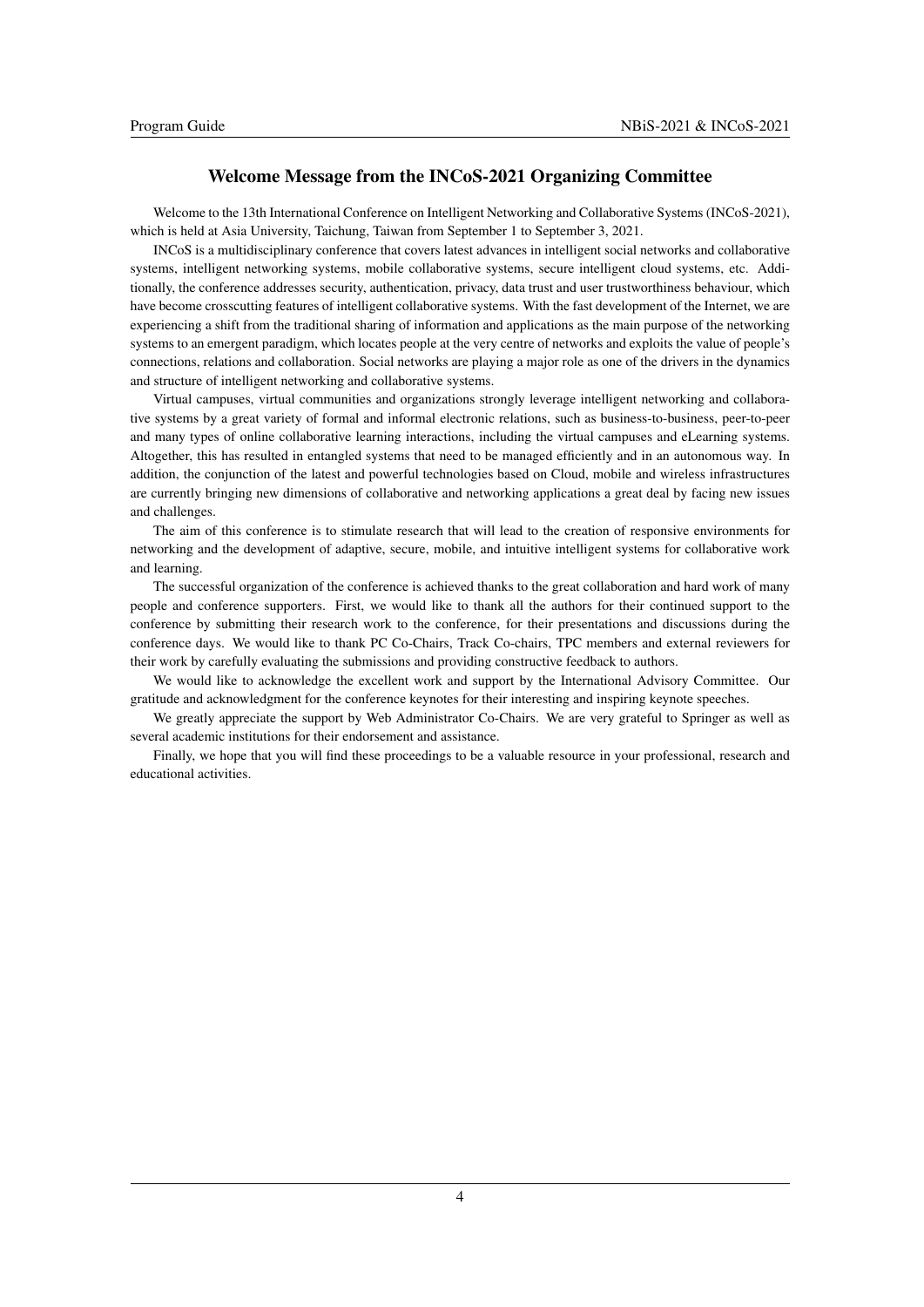# NBiS-2021 & INCoS-2021 Keynote I



# Prof. Wenny Rahayu, La Trobe University, Melbourne, Australia

# Big Data Management for Data Streams

Abstract: One of the main drivers behind Big Data in the recent years has been the proliferation of applications and devices to generate data with high velocity in multiple formats. These devices include IoT sensors, mobile devices, GPS trackers and so on. This new data generation, called data streams, requires new ways to manage, process and analyse. These data streams drive the need for a new database architecture that is able to manage the complexity of multiple data formats, deal with high-speed data and integrate them into a scalable data management system. In this talk, the primary motivation for using data lakes, which is new wave of database management that is underpinned by the need to deal with data volume and variety of big data storage will be presented. Then, some case studies to demonstrate the development of big data ecosystems involving data streams will be disccused. These case studies include the development of data lake for smart factory with sensor data collection/ingestion and big data system for GPS crowdsourcing as part of a community planning.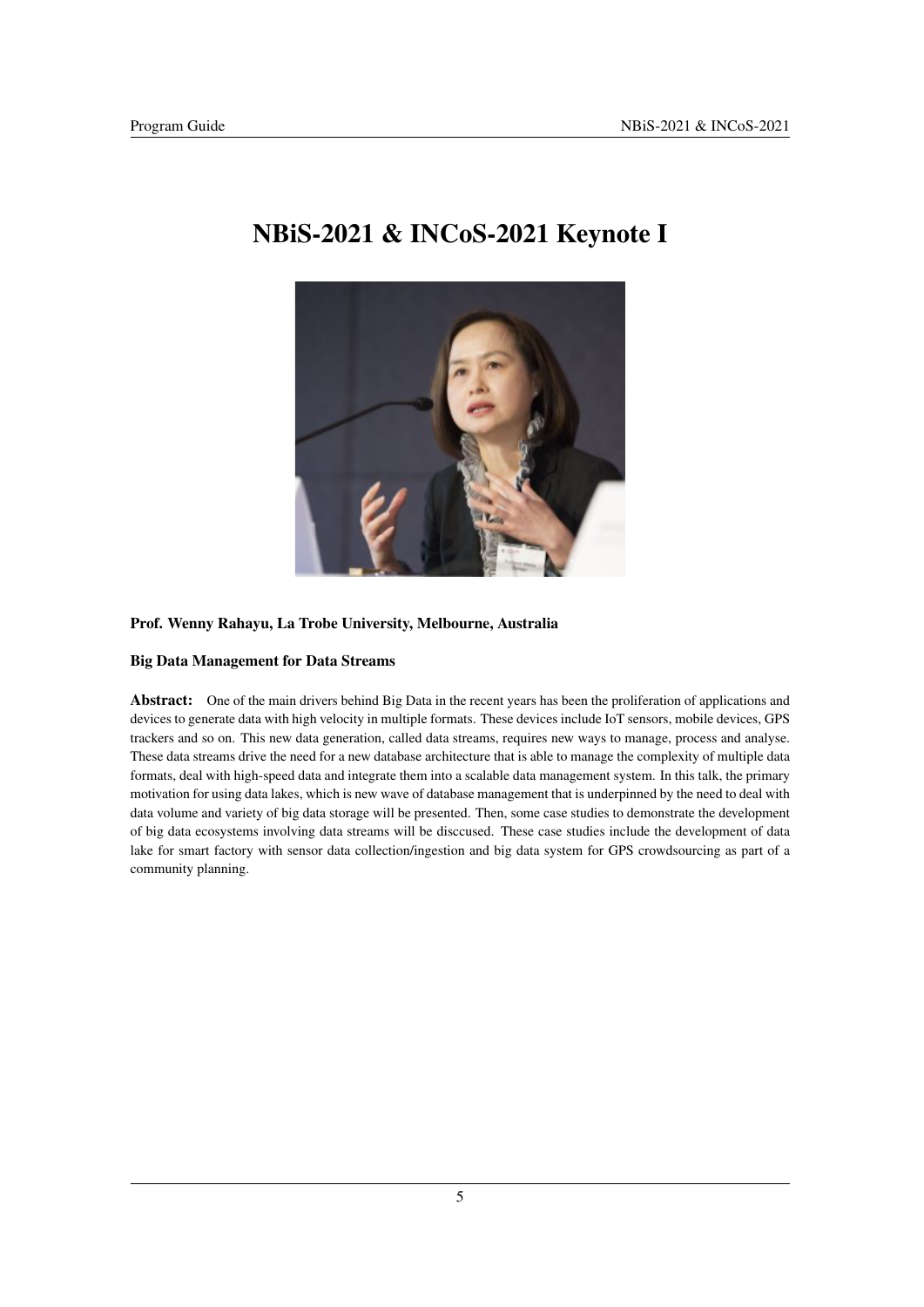# NBiS-2021 & INCoS-2021 Keynote II

# Dr. Yusuke Gotoh, Okayama University, Okayama, Japan

# Convergence of Broadcast and Broadband in 5G Era

Abstract: In order to converge broadband and broadcast, the realization of TV viewing system by mobile devices is a particularly important challenge. Action on standardized mobile communication technologies for multicast transmission started in 2006, and now Further evolved Multimedia Broadcast Multicast Service (FeMBMS) is an official component of 5G in 3GPP as an LTE-based 5G terrestrial broadcasting system. In this talk, I will introduce the technologies for the convergence of broadband and broadcast in the 5G era. Furthermore, I will introduce our recent work related to the technology of broadcasting while maintaining the compatibility with 5G mobile networks.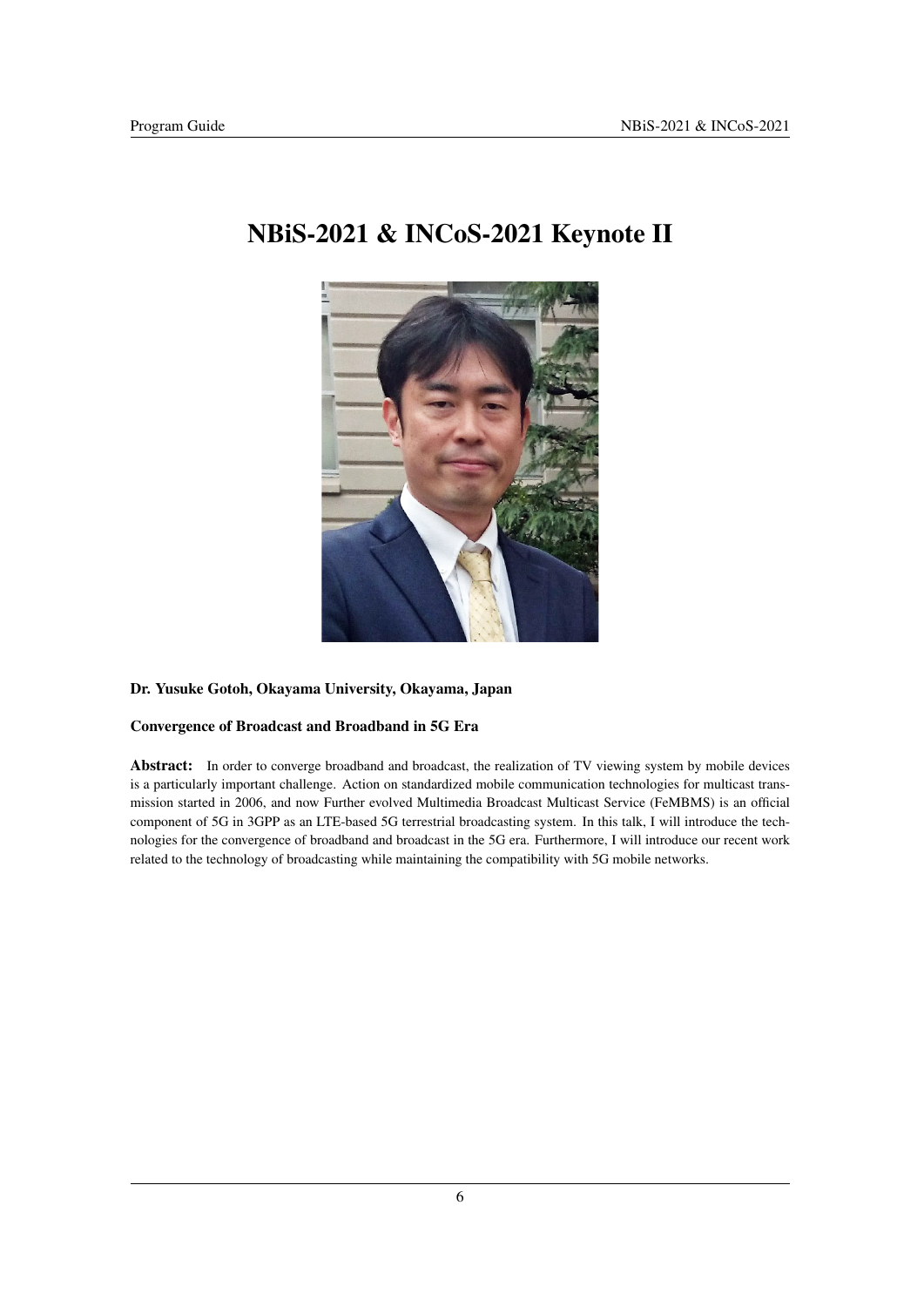

# NBiS-2021 Main Conference and Workshops Program

Wednesday, September 1, 2021

# Parallel Sessions

10:00-11:30 (Japan time zone: UTC+9) 09:00-10:30 (Taiwan time zone: UTC+8) 03:00-04:30 (Europe time zone: UTC+2, summer time)

#### NBiS-S1: Distributed Systems and Data Management

### Session Chair: Wendy Osborn, University of Lethbridge, Canada

1. A Monotonically Increasing (MI) Algorithm to Estimate Energy Consumption and Execution Time of Processes on a Server

*Dilawaer Duolikun , Tomoya Enokido , Leonrad Barolli , and Makoto Takizawa*

- 2. A Capability Token Selection Algorithm for Lightweight Information Flow Control in the IoT *Shigenari Nakamura, Tomoya Enokido, and Makoto Takizawa*
- 3. Join Processing in Varying Periodic and Aperiodic Spatial Data Streams *Wendy Osborn*
- 4. The Improved Redundant Active Time-Based Algorithm with Forcing Termination of Meaningless Replicas in Virtual Machine Environments

*Tomoya Enokido, Dilawaer Duolikun, and Makoto Takizawa*

5. Personalized Cryptographic Protocols for Advanced Data Protection *Urszula Ogiela, Makoto Takizawa, Lidia Ogiela*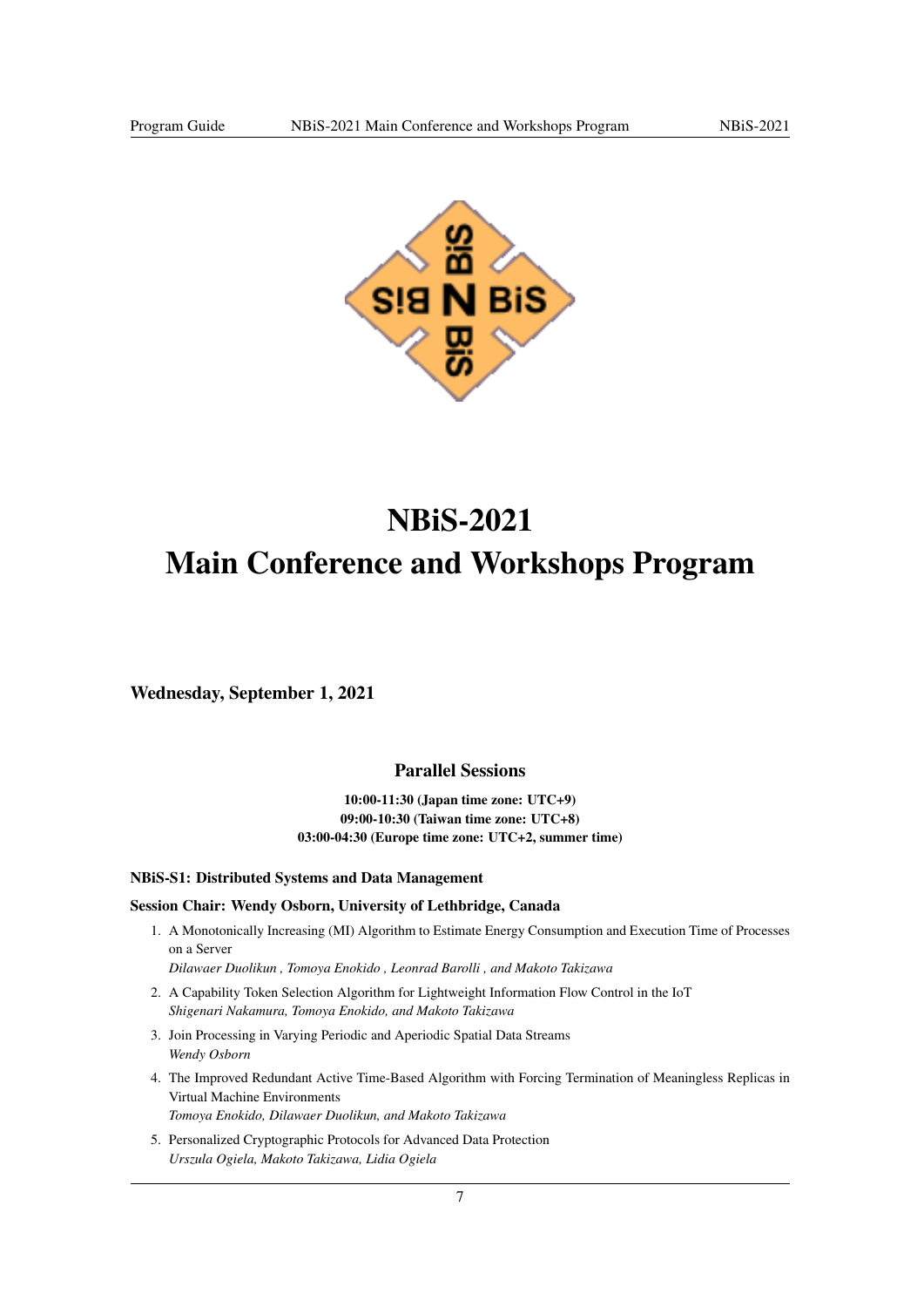#### DEMoC-S1: Data Engineering and Mobile Computing

#### Chair: Yusuke Gotoh, Okayama University, Japan

- 1. Physical Memory Management with Two Page Sizes in Tender OS *Koki Kusunoki, Toshihiro Yamauchi and Hideo Taniguchi*
- 2. Sensor-Based Motion Analysis of Paralympic Boccia Athletes *Ayumi Ohnishi, Tsutomu Terada, and Masahiko Tsukamoto*
- 3. A Design and Development of a Near Video-on-Demand Systems *Tomoki Yoshihisa*
- 4. A Consideration of Delivering Method for Super-Resolution Video *Yusuke Gotoh and Takayuki Oishi*

# Parallel Sessions

# 13:00-14:30 (Japan time zone: UTC+9) 12:00-13:30 (Taiwan time zone: UTC+8) 06:00-07:30 (Europe time zone: UTC+2, summer time)

#### NBiS-S2: Intelligent Computing and Networking

#### Session Chair: Hsing-Chung Chen, Asia University, Taiwan

- 1. A Hybrid Intelligent Simulation System for Node Placement in WMNs: A Comparison Study of Chi-square and Uniform Distributions of Mesh Clients for CM and LDVM Router Replacement Methods *Admir Barolli, Kevin Bylykbashi, Ermioni Qafzezi, Shinji Sakamoto, Leonard Barolli*
- 2. Performance Comparison of CM and LDIWM Router Replacement Methods for WMNs by WMN-PSOHC Simulation System Considering Chi-square Distribution of Mesh Clients *Shinji Sakamoto, Yi Liu, Leonard Barolli and Shusuke Okamoto*
- 3. Antilock Braking System (ABS) Based Control Type Regulator Implemented by Neural Network in Various Road Conditions

*Hsing-Chung Chen, Andika Wisnujati, Agung Mulyo Widodo, Yu-Lin Song, and Chi-Wen Lung*

4. Personalized Cryptographic Protocols – Obfuscation Technique Based on the Qualities of the Individual *Radosław Bułat, Marek R. Ogiela*

#### INWC-S1: Mobile Computing and Communication

#### Chair: Makoto Ikeda, Fukuoka Institute of Technology, Japan

- 1. A Machine Learning Approach for Predicting 2D Aircraft Position Coordinates *Kazuma Matsuo, Makoto Ikeda, Leonard Barolli*
- 2. Evaluation of Rainfall Characteristics Between 1-Hour Precipitation and 10-Minute Precipitation Observed by AMeDAS

*Kiyotaka Fujisaki*

- 3. Numerical Analysis of Photonic Crystal Waveguide with Stub by CIP Method *Hiroshi Maeda*
- 4. A CCM-based HC System for Mesh Router Placement Optimization: A Comparison Study for Different Instances Considering Normal and Uniform Distributions of Mesh Clients *Aoto Hirata, Tetsuya Oda, Nobuki Saito, Yuki Nagai, Kyohei Toyoshima, Leonard Barolli*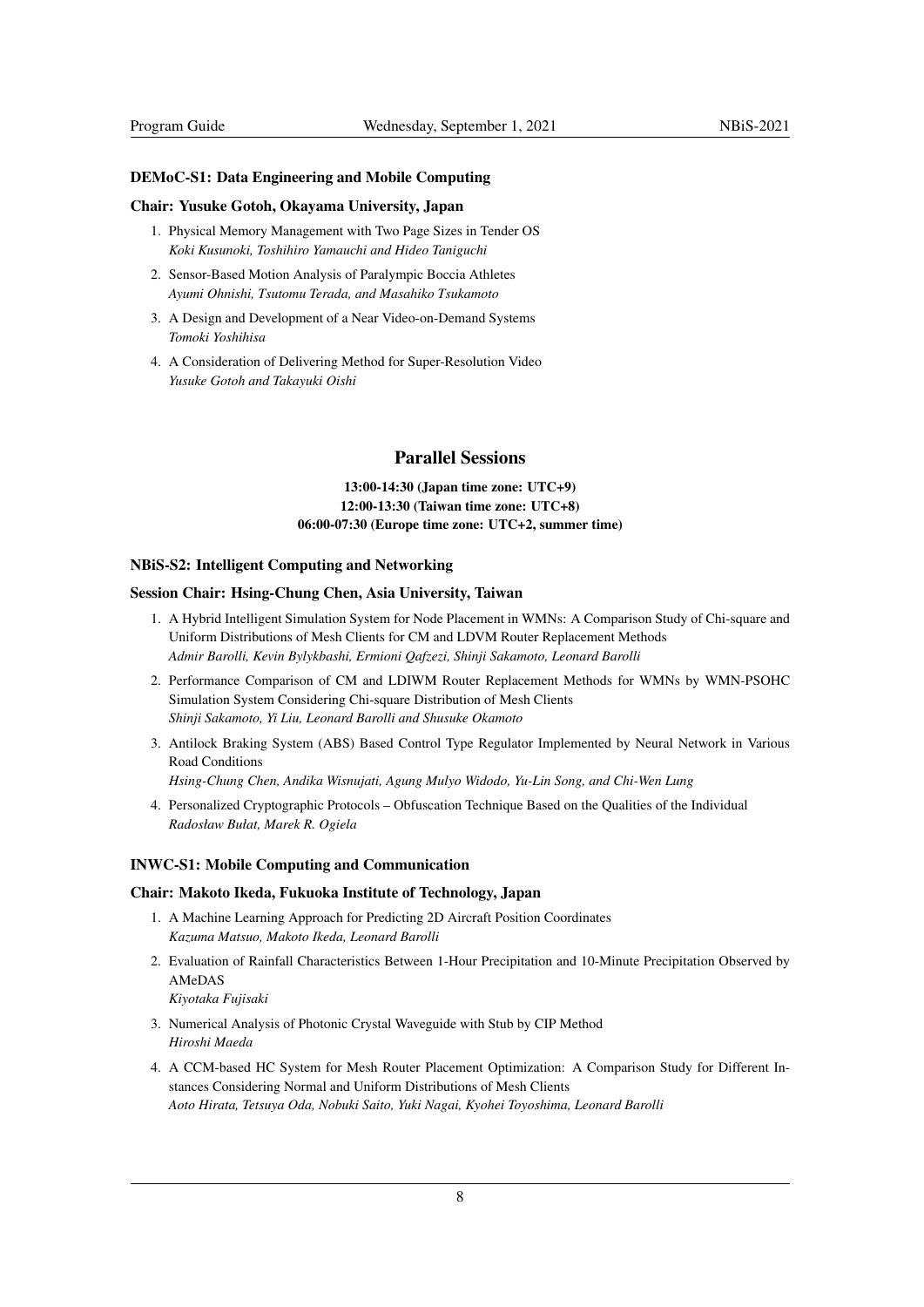# NBiS-2021 Keynote I

15:00-16:00 (Japan zone: UTC+9) 14:00-15:00 (Taiwan zone: UTC+8) 08:00-09:00 (Europe time zone:UTC+2, summer time)

NBiS-2021 Keynote Talk I

Prof. Wenny Rahayu: Big Data Management for Data Streams

# Parallel Sessions

16:30-18:00 (Japan time zone: UTC+9) 15:30-17:00 (Taiwan time zone: UTC+8) 09:30-11:00 (Europe time zone: UTC+2, summer time)

#### NBiS-S3: Cloud Computing and Multimedia Applications

#### Session Chair: Stelios Sotiriadis, Birkbeck, University of London, United Kingdom

- 1. An Efficient Framework for Resource Allocation and Dynamic Pricing Scheme for Completion Time Failure in Cloud Computing
	- *Anjan Bandyopadhyay, Vikash Kumar Singh, Sajal Mukhopadhyay, Ujjwal Rai, Arghya Bandyopadhyay*
- 2. Inferring Anomalies from Cloud Metrics using Recurrent Neural Networks *Spyridon Chouliaras and Stelios Sotiriadis*
- 3. Method of Lyric Association based on Mind Mapping in Collaborative Lyric Writing of Popular Music *Meguru Yamashita, Kiwamu Satoh*
- 4. Collaborative Virtual Environments for Jaw Surgery Simulation *Krit Khwanngern, Juggapong Natwichai, Vivatchai Kaveeta, Phornphanit Meenert, Sawita Sriyong*

# Thursday, September 2, 2021

# Parallel Sessions

# 10:00-11:30 (Japan time zone: UTC+9) 09:00-10:30 (Taiwan time zone: UTC+8) 03:00-04:30 (Europe time zone: UTC+2, summer time)

#### NBiS-S4: Trust and Security

#### Session Chair: Arjan Durresi, IUPUI, USA

- 1. A Trust-Based Tool for Detecting Potentially Damaging Users in Social Networks *Kaley J. Rittichier, Davinder Kaur, Suleyman Uslu, and Arjan Durresi*
- 2. Secure Cloud Storage Using Color Code in DNA Computing *Saravanan Manikandan, Islam MD Saikhul, Hsing-Chung Chen, Yu-Lin Song*
- 3. Deterrence-Based Trust: A Study on Improving the Credibility of Social Media Messages in Disaster Using Registered Volunteers *Takumi Kitagawa, Tetsushi Ohki, Yuki Koizumi, Yoshinobu Kawabe, Toru Hasegawa, Masakatsu Nishigaki*
- 4. A Perceptron Mixture Model of Intrusion Detection for Safeguarding Electronic Health Record System
	- *Wei Lu and Ling Xue*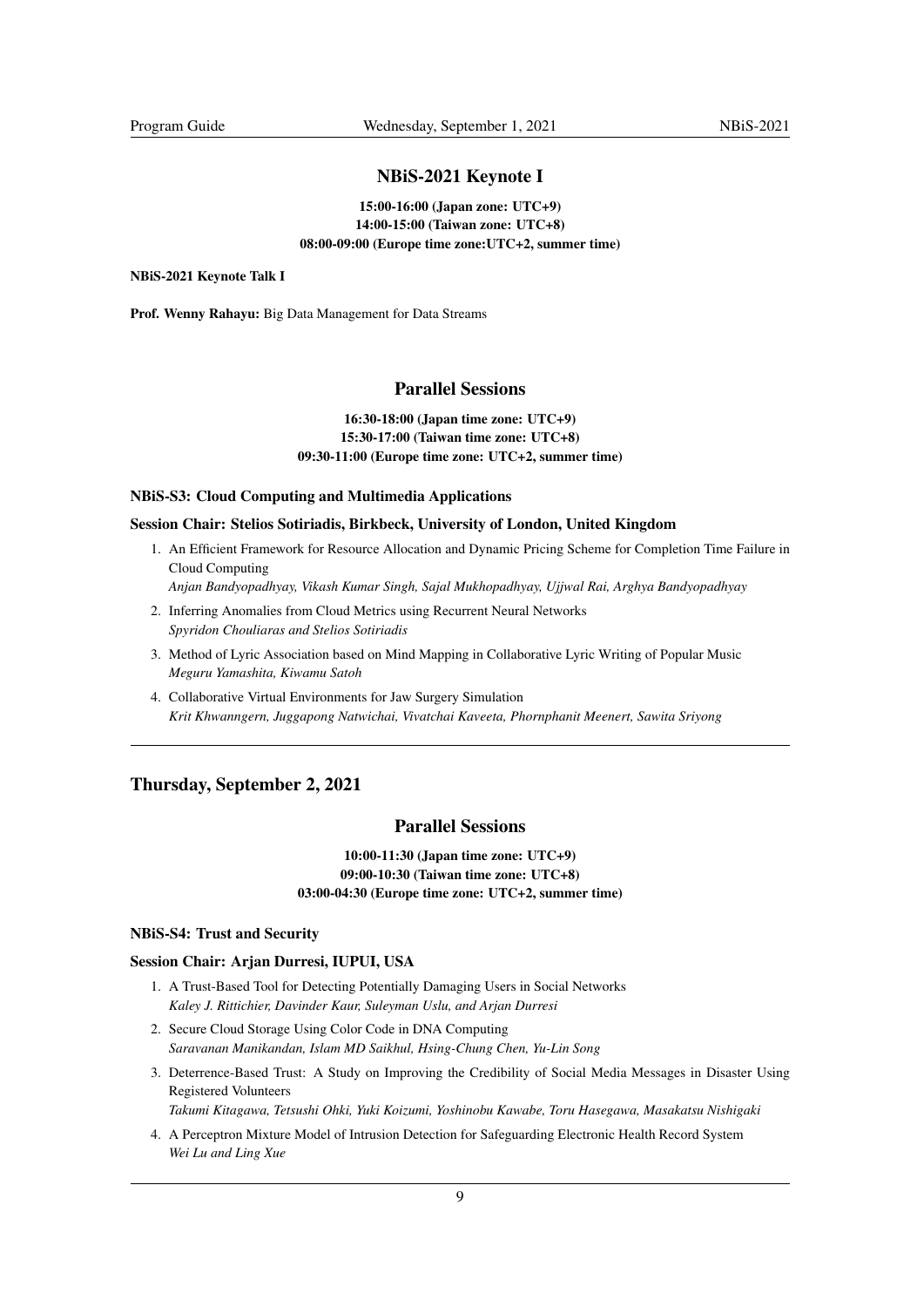#### INVITE-S1: Multimedia Applications

#### Chair: Tomoyuki Ishida, Fukuoka Institute of Technology, Japan

- 1. Proposal of a Tele-Immersion Visiting System *Reiya Yahada, Tomoyuki Ishida*
- 2. A Study on the Impact of High Refresh-Rate Displays on Scores of eSports *Koshiro Murakami, Hideo Miyachi*
- 3. Assessing the Sense of Presence to Evaluate the Effectiveness of Virtual Reality Wildfire Training *Huang Heyao, Ogi Tetsuro*
- 4. 3D measurement and feature extraction for metal nuts *Zhiyi Gao, Tohru Kato, Hiroki Takahashi, Akio Doi*

# Parallel Sessions

# 13:00-14:30 (Japan time zone: UTC+9) 12:00-13:30 (Taiwan time zone: UTC+8) 06:00-07:30 (Europe time zone: UTC+2, summer time)

#### NBiS-S5: Wireless Networks and Mobile Communication Systems

#### Session Chair: Naohiro Hayashibara, Kyoto Sangyo University, Japan

- 1. Outage Probability of CR-NOMA Schemes with Multiple Antennas Selection and Power Transfer Approach *Hong-Nhu Nguyen, Ngoc-Long Nguyen, Nhat-Tien Nguyen, Ngoc-Lan Nguyen, and Miroslav Voznak*
- 2. Employee Management Support Application for Regional Public Transportation Service in Japan *Chinasa Sueyoshi, Hideya Takagi, Toshihiro Uchibayashi, and Kentaro Inenaga*
- 3. Message Ferry Routing based on Nomadic Lévy Walk in Delay Tolerant Networks *Koichiro Sugihara and Naohiro Hayashibara*
- 4. Optical Simulations on Aerial Transmitting Laser Beam for Free Space Optics Communication *Shun Jono, Takuto Koyama, Kota Watanabe, Kiyotaka Izumi, Takeshi Tsujimura*

#### WSSM-S1: Multimedia Applications

#### Chair: Masaki Kohana, Chuo University, Japan

- 1. EPOQAS: Development of an Event Program Organizer with a Question Answering System *Jun Iio*
- 2. Estimating User 's Movement Path using Wi-Fi Authentication Log *Jun Yamano, Yasuhiro Ohtaki and Kazuyuki Yamamoto*
- 3. Integrating PPN into Autoencoders for Better Information Aggregation Performance *Yudai Okui, Tatsuhiro Yonekura and Masaru Kamada*
- 4. An AR System to Practice Drums *Kaito Kikuchi, Michitoshi Niibori and Masaru Kamada*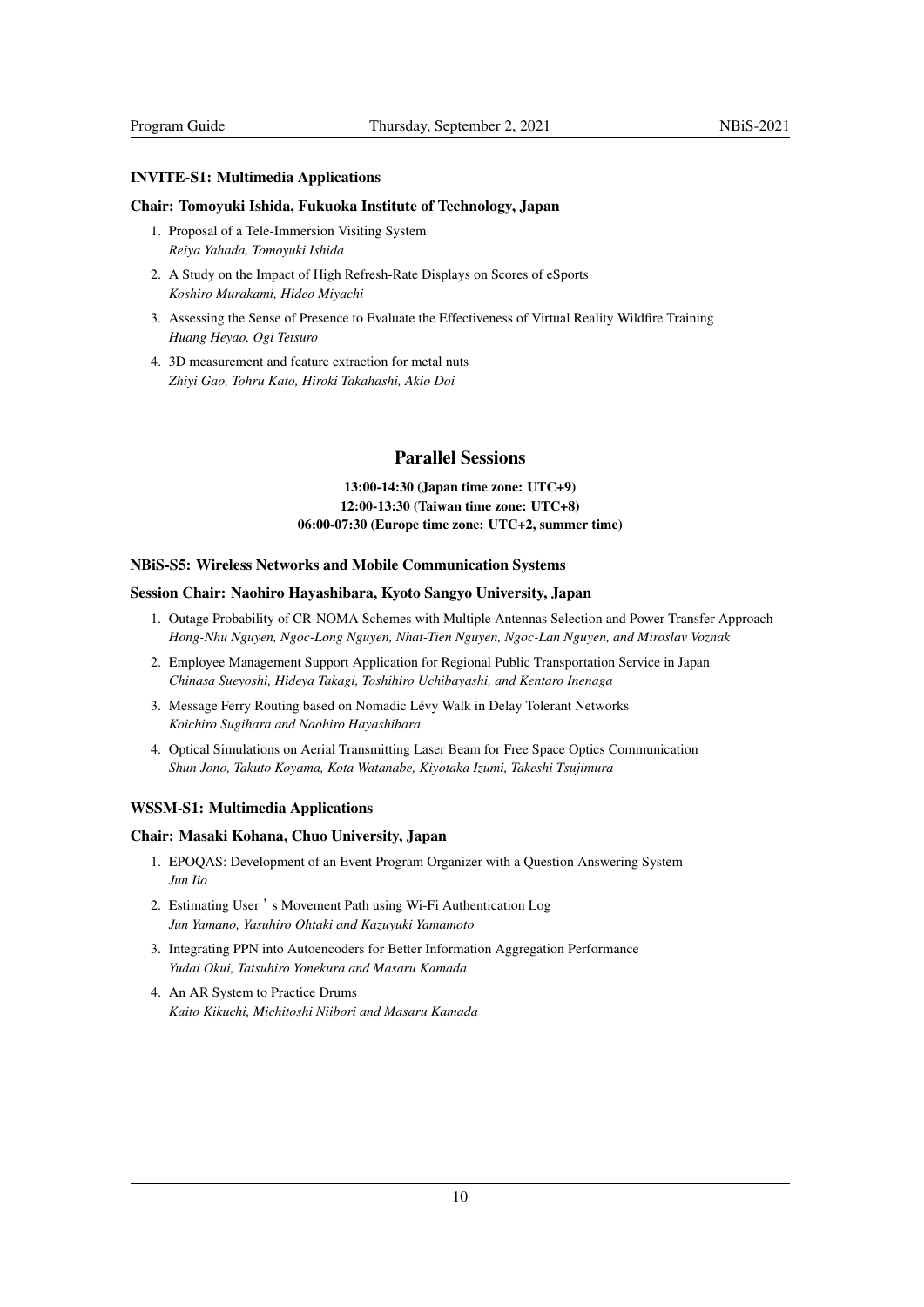# Parallel Sessions

15:00-16:30 (Japan time zone: UTC+9) 14:00-15:30 (Taiwan time zone: UTC+8) 08:00-09:30 (Europe time zone: UTC+2, summer time)

#### WSSM-S2: Web-based Systems and Applications

# Chair: Shusuke Okamoto, Sekei University, Japan

- 1. A Proposal of Learning Feedback System for Children to Promote Self-directed Learning *Yoshihiro Kawano, Yuka Kawano*
- 2. A SPA of Online Lecture Contents with Voice *Masaki Kohana, Shusuke Okamoto, Masaru Kamada*
- 3. A Dynamic and Distributed Simulation Method for Web-based Games *Ryoya Fukutani, Shusuke Okamoto, Shinji Sakamoto and Masaki Kohana*

# NBiS-2021 Keynote II

# 17:00-18:00 (Japan time zone: UTC+9) 16:00-17:00 (Taiwan time zone: UTC+8) 10:00-11:00 (Europe time zone:UTC+2, summer time)

#### NBiS-2021 Keynote Talk II

Dr. Yusuke Gotoh: Convergence of Broadcast and Broadband in 5G Era

# Friday, July 3, 2021

# NBiS-2021 Organizing Committee Meeting and Discussion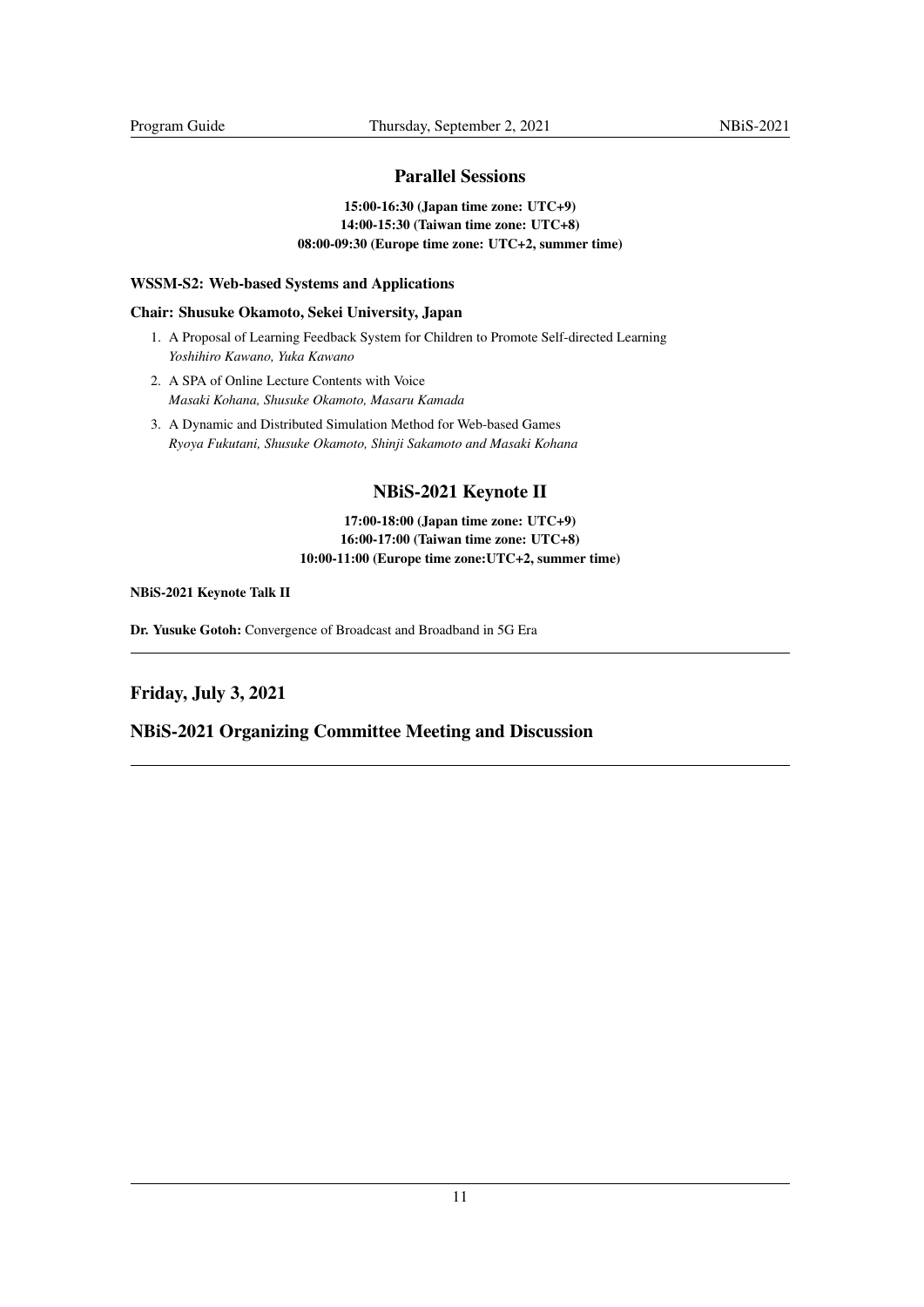

# INCoS-2021 Main Conference and Workshops Program

Wednesday, September 1, 2021

# Parallel Sessions

10:00-11:30 (Japan time zone: UTC+9) 09:00-10:30 (Taiwan time zone: UTC+8) 03:00-04:30 (Europe time zone: UTC+2, summer time)

# WIND-S1: Multimedia and Blockchain Applications

#### Session Chair: Masato Tsuru, Kyushu Institute of Technology, Japan

- 1. License Trading System for Video Contents Using Smart Contract on Blockchain *Kosuke Mori, Kota Nakazawa and Hiroyoshi Miwa*
- 2. Query Processing in Highly Distributed Environments *Akira Kawaguchi, Nguyen Viet Ha, Masato Tsuru, Abbe Mowshowitz and Masahiro Shibata*
- 3. Loose Matching Approach Considering the Time Constraint for Spatio-temporal Content Discovery *Shota Akiyoshi, Yuzo Taenaka, Kazuya Tsukamoto and Myung Lee*
- 4. Optimized Memory Encryption for VMs Across Multiple Hosts *Shuhei Horio, Kouta Takahashi, Kenichi Kourai, and Lukman Ab. Rahim*
- 5. Blockchain Simulation Environment on Multi-Image Encryption for Smart Farming Application *Irawan Widi Widayat and Mario Köppen*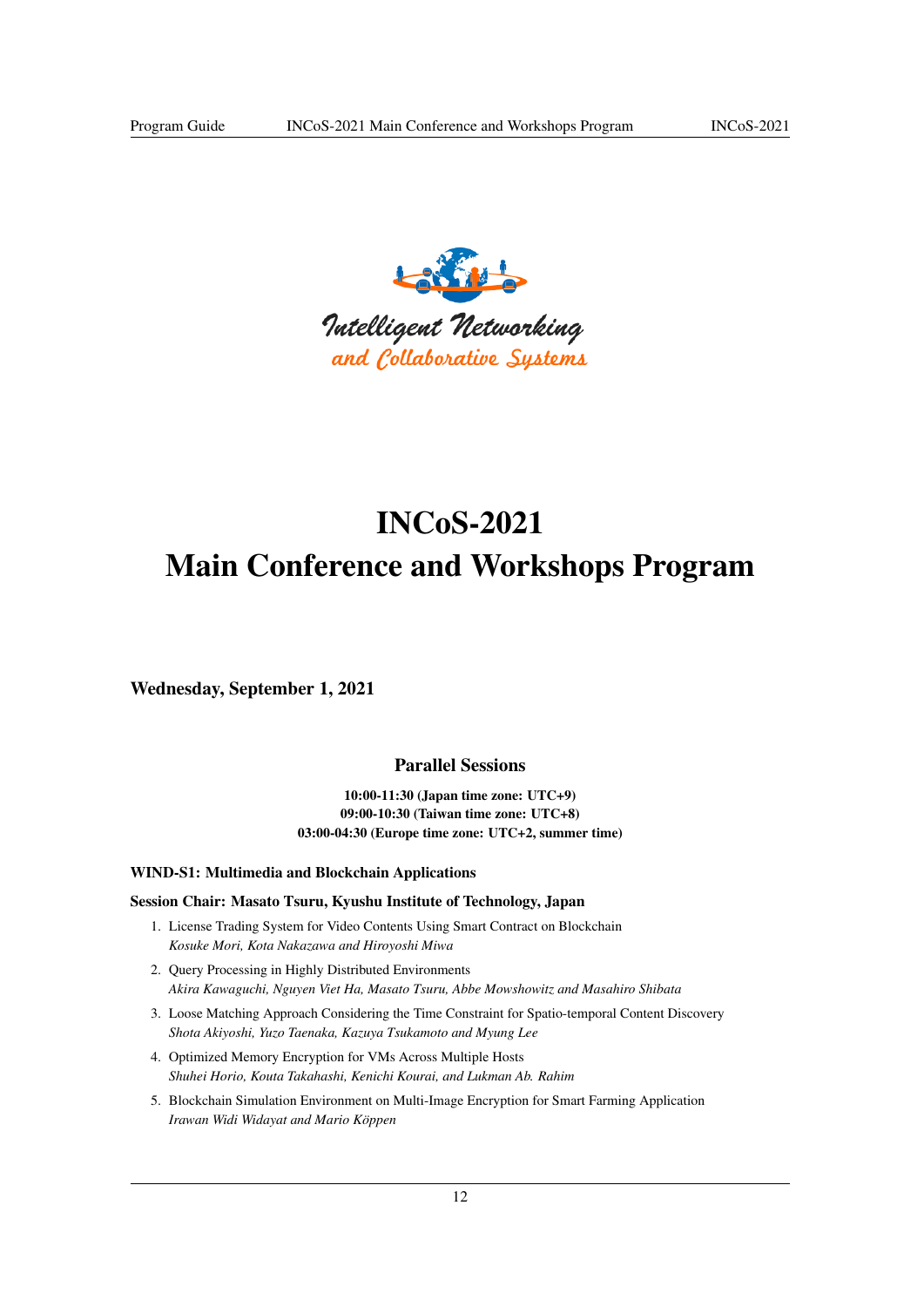# Parallel Sessions

13:00-14:30 (Japan time zone: UTC+9) 12:00-13:30 (Taiwan time zone: UTC+8) 06:00-07:30 (Europe time zone: UTC+2, summer time)

### INCoS-S1: Social Networking and Collaborative Systems

#### Session Chair: Juggapong Natwichai, Chiang Mai University, Thailand

- 1. An Approach to Enhance Academic Ranking Prediction with Augmented Social Perception Data *Kittayaporn Chantaranimi, Prompong Sugunsil and Juggapong Natwichai*
- 2. The Effect of Agents 'Diversities on the Running Time of the Random Walk-Based Rendezvous Search *Fumiya Toyoda and Yusuke Sakumoto*
- 3. A Study on Designing Autonomous Decentralized Method of User-Aware Resource Assignment in Large-Scale and Wide-Area Networks *Toshitaka Kashimoto, Fumiya Toyoda and Yusuke Sakumoto*
- 4. Revealing COVID-19 Data by Data Mining and Visualization *Carson K. Leung, Tyson N. Kaufmann, Yan Wen, Chenru Zhao, Hao Zheng*
- 5. Algorithms for Mastering Board Game Nanahoshi Considering Deep Neural Networks *Masato Saito and Hiroyoshi Miwa*

# INCoS-2021 Keynote I

15:00-16:00 (Japan zone: UTC+9) 14:00-15:00 (Taiwan zone: UTC+8) 08:00-09:00 (Europe time zone: UTC+2, summer time)

INCoS-2021 Keynote Talk I

Prof. Wenny Rahayu: Big Data Management for Data Streams

# Parallel Sessions

16:30-18:00 (Japan time zone: UTC+9) 15:30-17:00 (Taiwan time zone: UTC+8) 09:30-11:00 (Europe time zone:UTC+2, summer time)

# INCoS-S2: Information Management and Machine Learning

# Session Chair: Flora Amato, University of Naples " Frederico II", Italy

- 1. Artificial Intelligence-based Early Prediction Techniques in Agri-tech Domain *Alessandra Amato, Flora Amato, Leopoldo Angrisani, Leonard Barolli, France- sco Bonavolontà, Gianluca Neglia and Oscar Tamburis*
- 2. Transformative Computing Based on Advanced Human Cognitive Processes *Urszula Ogiela, Makoto Takizawa and Lidia Ogiela*
- 3. Automatic Measurement of Acquisition for COVID-19 Related Information *Alessandra Amato, Flora Amato, Leonard Barolli and Francesco Bonavolontà*
- 4. Cognitive Approach for Creation of Visual Security Codes *Urszula Ogiela and Marek R. Ogiela*
- 5. Social Media Data Misuse *Tariq Soussan and Marcello Trovati*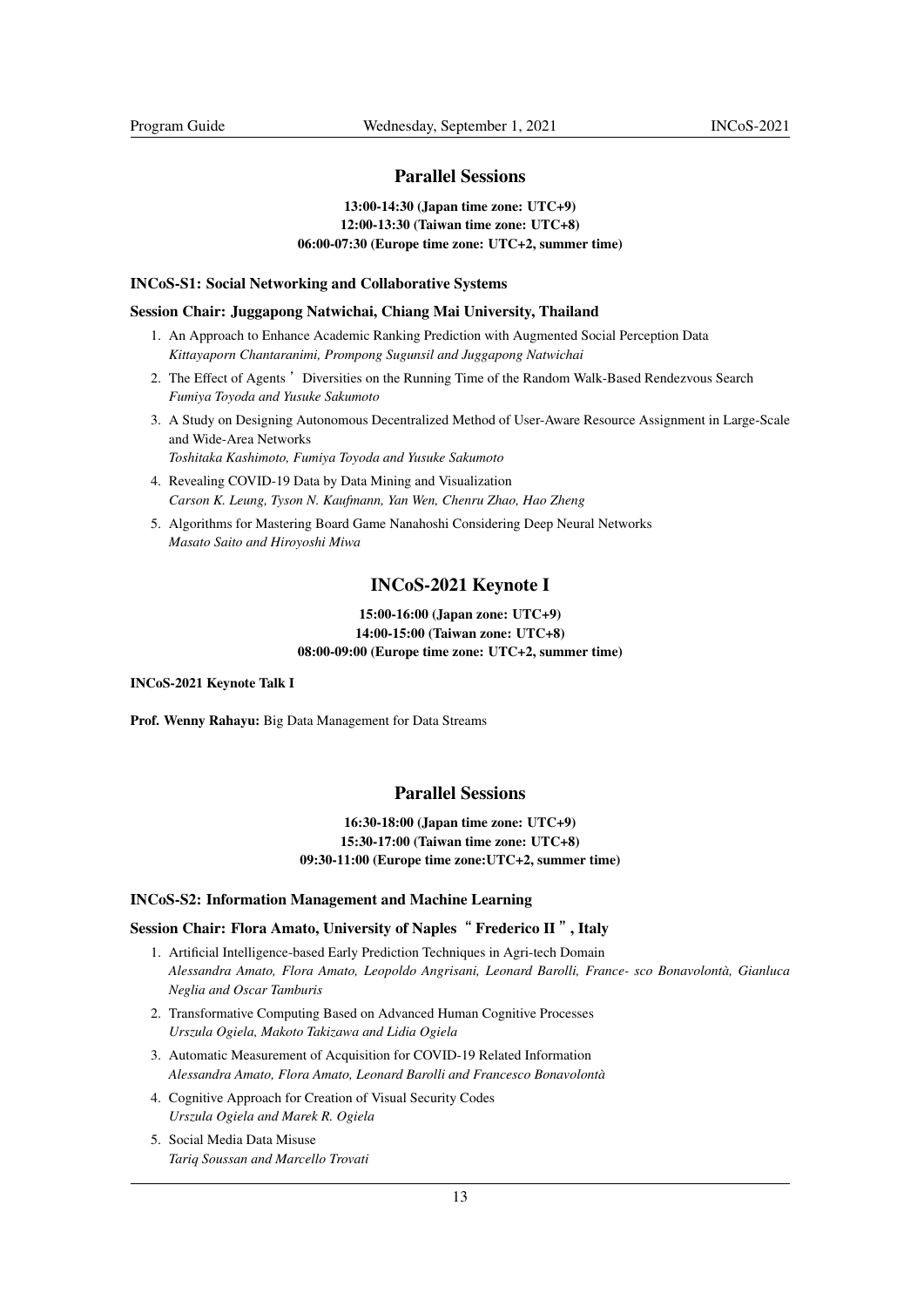#### MIDAP-S1: Medical Image and Data Analysis

#### Session Chair: Jana Nowaková, VSB - Technical University of Ostrava, Czech Republic

- 1. Medical Image Analysis with NVIDIA Jetson GPU Modules *Pavel Kromer and Jana Nowakova*
- 2. Analysis of Optical Mapping Data with Neural Network *Vıt Dolezı and Petr Gajdos*
- 3. Evolutionary Multi-level Thresholding for Breast Thermogram Segmentation *Arti Tiwari, Kamanasish Bhattacharjee, Millie Pant, Jana Nowakova and Vaclav Snasel*
- 4. Identification of the Occurrence of Poor Blood Circulation in Toes by Processing Thermal Images from Flir Lepton Module *Martin Radvansky, Martin Radvansky, Jr. and Milos Kudelka*

# Thursday, September 2, 2021

# Parallel Sessions

10:00-11:30 (Japan time zone: UTC+9) 09:00-10:30 (Taiwan time zone: UTC+8) 03:00-04:30 (Europe time zone: UTC+2, summer time)

### INCoS-S3: Network Design and Intelligent Algorithms

#### Session Chair: Hiroyoshi Miwa, Kwansei Gakuin University, Japan

- 1. Effects of Augmented Reality Markers for Networked Robot Navigation *Masato Ogata, Masato Inoue, Kiyotaka Izumi and Takeshi Tsujimura*
- 2. Topology as a Factor in Overlay Networks Designed to Support Dynamic Systems Modeling *Abbe Mowshowitz, Akira Kawaguchi and Masato Tsuru*
- 3. Algorithm Based on Local Search Method for Examination Proctors Assignment Problem Considering Various **Constraints** *Takahiro Nishikawa and Hiroyoshi Miwa*
- 4. Bio-inspired VM Introspection for Securing Collaboration Platforms *Huseyn Huseynov, Tarek Saadawi and Kenichi Kourai*

# Parallel Sessions

# 13:00-14:30 (Japan time zone: UTC+9) 12:00-13:30 (Taiwan time zone: UTC+8) 06:00-07:30 (Europe time zone: UTC+2, summer time)

#### INCoS-S4: Mobile and Intelligent Networking

#### Session Chair: Shinji Sakamoto, Sekei University, Japan

- 1. Performance Comparison of CM and LDVM Router Replacement Methods for WMNs by WMN-PSOSA-DGA Hybrid Simulation System Considering Stadium Distribution of Mesh Clients *Admir Barolli, Shinji Sakamoto, Leonard Barolli and Makoto Takizawa*
- 2. A Self-learning Clustering Protocol in Wireless Sensor Networks for IoT Applications *Nhat Tien Nguyen, Thien T.T. Le, Miroslav Voznak, Jaroslav Zdralek*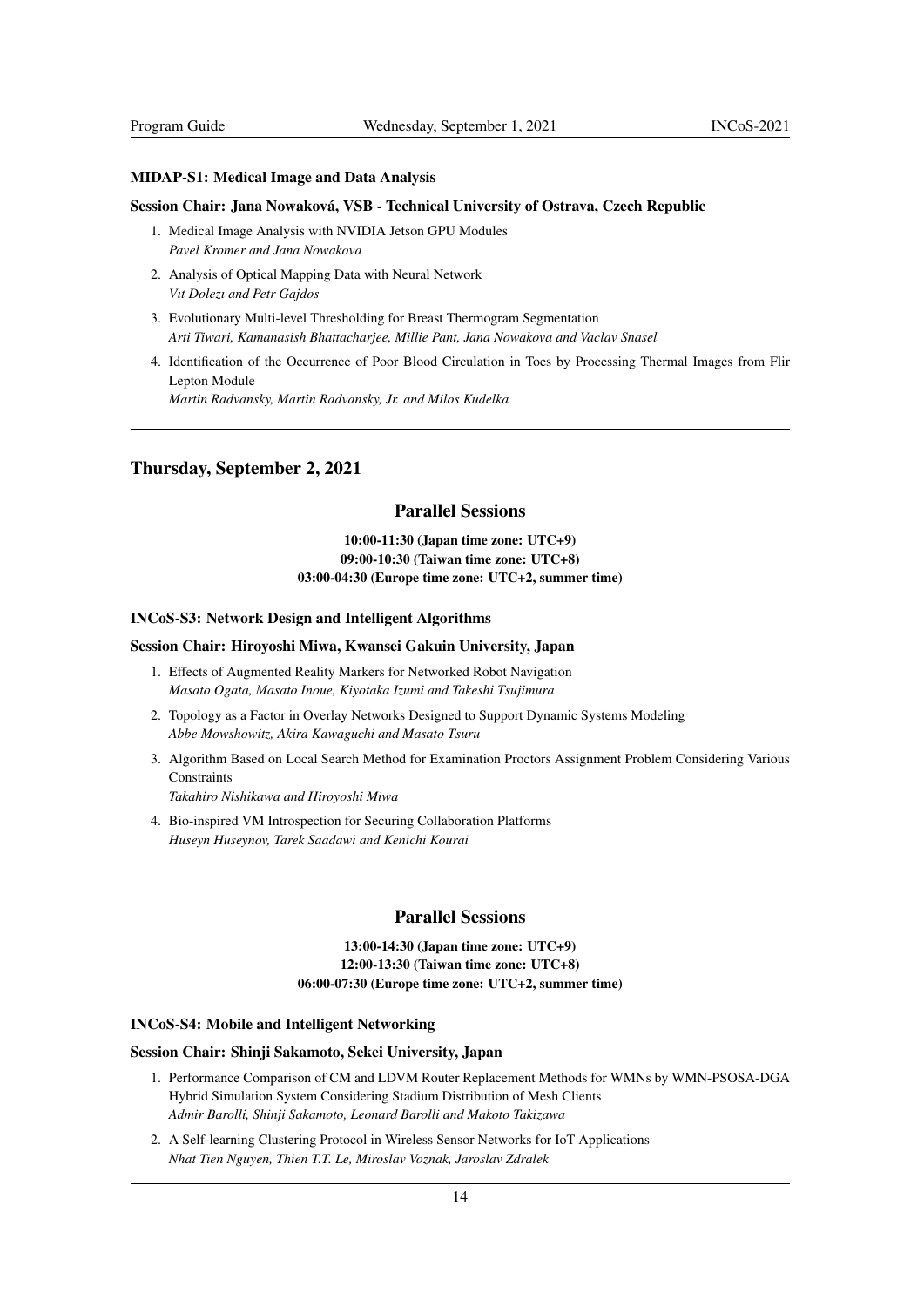- 3. A Fuzzy-based System for User Service Level Agreement in 5G Wireless Networks *Phudit Ampririt, Ermioni Qafzezi, Kevin Bylykbashi, Makoto Ikeda, Keita Matsuo, Leonard Barolli*
- 4. A Genetic Algorithm for Parallel Unmanned Aerial Vehicle Scheduling: A Cost Minimization Approach *Aprinaldi Jasa Mantau, Irawan Widi Widayat and Mario Koppen*
- 5. A Movement Adjustment Method for DQN-based Autonomous Aerial Vehicle *Nobuki Saito, Tetsuya Oda, Aoto Hirata, Kyohei Toyoshima, Masaharu Hirota, Leonard Barolli*

# Parallel Sessions

15:00-16:30 (Japan time zone: UTC+9) 14:00-15:30 (Taiwan time zone: UTC+8) 08:00-09:30 (Europe time zone: UTC+2, summer time)

### FINCoS-S1: Intelligent Algorithms and Systems

#### Session Chair: Marcello Trovati, Edge Hill University, United Kingdom

1. Deep Learning Approaches to Detect Real Time Events Recognition in Smart Manufacturing systems – A Short Survey

*Suleman Awan and Marcello Trovati*

- 2. A Comparison Study of CM and RIWM Router Replacement Methods for WMNs Considering Boulevard Distribution of Mesh Clients *Peng Xu, Admir Barolli, Phudit Ampririt, Shinji Sakamoto, Leonard Barolli*
- 3. Consideration of Presentation Timing in Bicycle Navigation Using Smart Glasses *Takahiro Uchiya and Ryo Futamura*
- 4. Graph Convolution Network for Urban Mobile Traffic Prediction *Changliang Yu, Zhiyang Ye and Nan Zhao*
- 5. Deep Reinforcement Learning for Task Allocation in UAV-enabled Mobile Edge Computing *Changliang Yu, Wei Du, Fan Ren and Nan Zhao*

### INCoS-2021 Keynote II

17:00-18:00 (Japan time zone: UTC+9) 16:00-17:00 (Taiwan time zone: UTC+8) 10:00-11:00 (Europe time zone: UTC+2, summer time)

INCoS-2021 Keynote Talk II

Dr. Yusuke Gotoh: Convergence of Broadcast and Broadband in 5G Era

# Friday, September 3, 2021

# INCoS-2021 Organizing Committee Meeting and Discussion